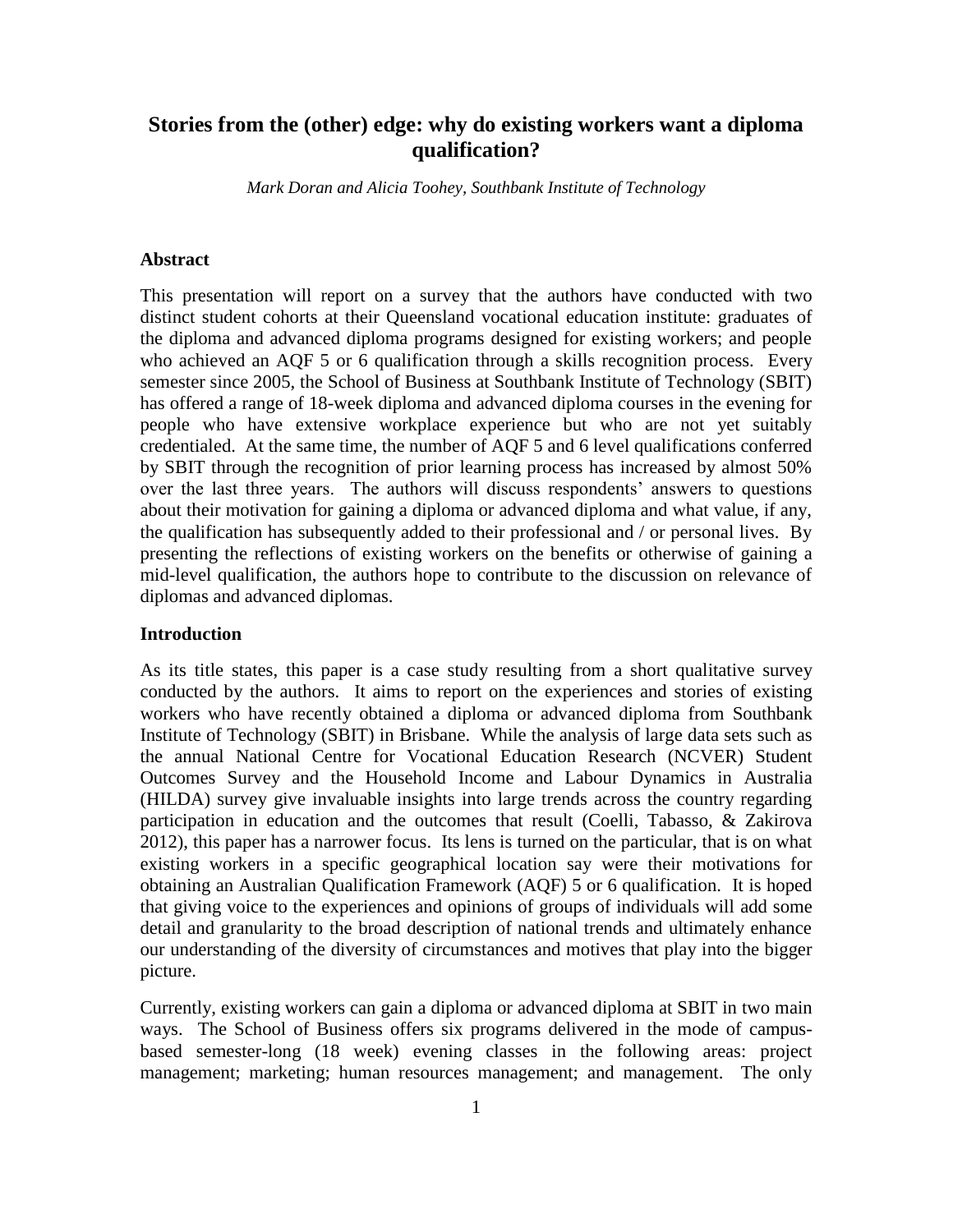entry requirement is that participants are expected to have approximately 5 years of work experience in the discipline which is verified through an interview process run by the program manager. This short-cycle yet relatively intense delivery mode (often called 'accelerated') nonetheless meets the rules of the relevant training packages which, in the event of candidates being able to demonstrate appropriate experience in the field, do not require the underpinning lower level certificate qualifications as entry prerequisites.

Figure 1 below shows that the total enrolment numbers across these six AQF 5 and 6 evening programs have, overall, been trending upwards over the last five financial years, with 894 enrolments in total since 2008/09 and the most popular discipline being project management (TAFE Queensland Institute Student Administration System 2013). Further, the program manager reported low rates of attrition among evening students. Individual programs have experienced variations in popularity over this time but this is attributable to the following reasons. From 2013, the Advanced Diploma of Management has effectively replaced the Diploma of Management in response to demand by senior levels in the industry for the higher AQF qualification. In 2010/11, enrolments in all six programs declined as a result of the global financial crisis when businesses as well as individuals were very nervous about investing in any professional development (Pashen, E 2013, pers. comm., 12 March)*.*



**Figure 1 – SBIT Evening (Accelerated) Program Enrolments 2008/09 – 2012/13**

A second and increasingly popular method by which existing workers have gained AQF 5 and 6 credentials at SBIT is through the skills recognition process which, in the vocational education and training (VET) sector, has been significantly strengthened since 2009 and the completion of the Commonwealth of Australian Governments' Recognition of Prior Learning Project (RPL). According to SBIT's enrolment figures, the percentage of AQF 5 and 6 qualifications conferred wholly or almost wholly through the Recognition of Prior Learning process was 3.7% in 2009; 4.9% in 2010; and 5.5% in 2011. (TAFE Queensland Institute Student Administration System 2013). RPL candidates seeking to formalise their extensive work experience into diplomas and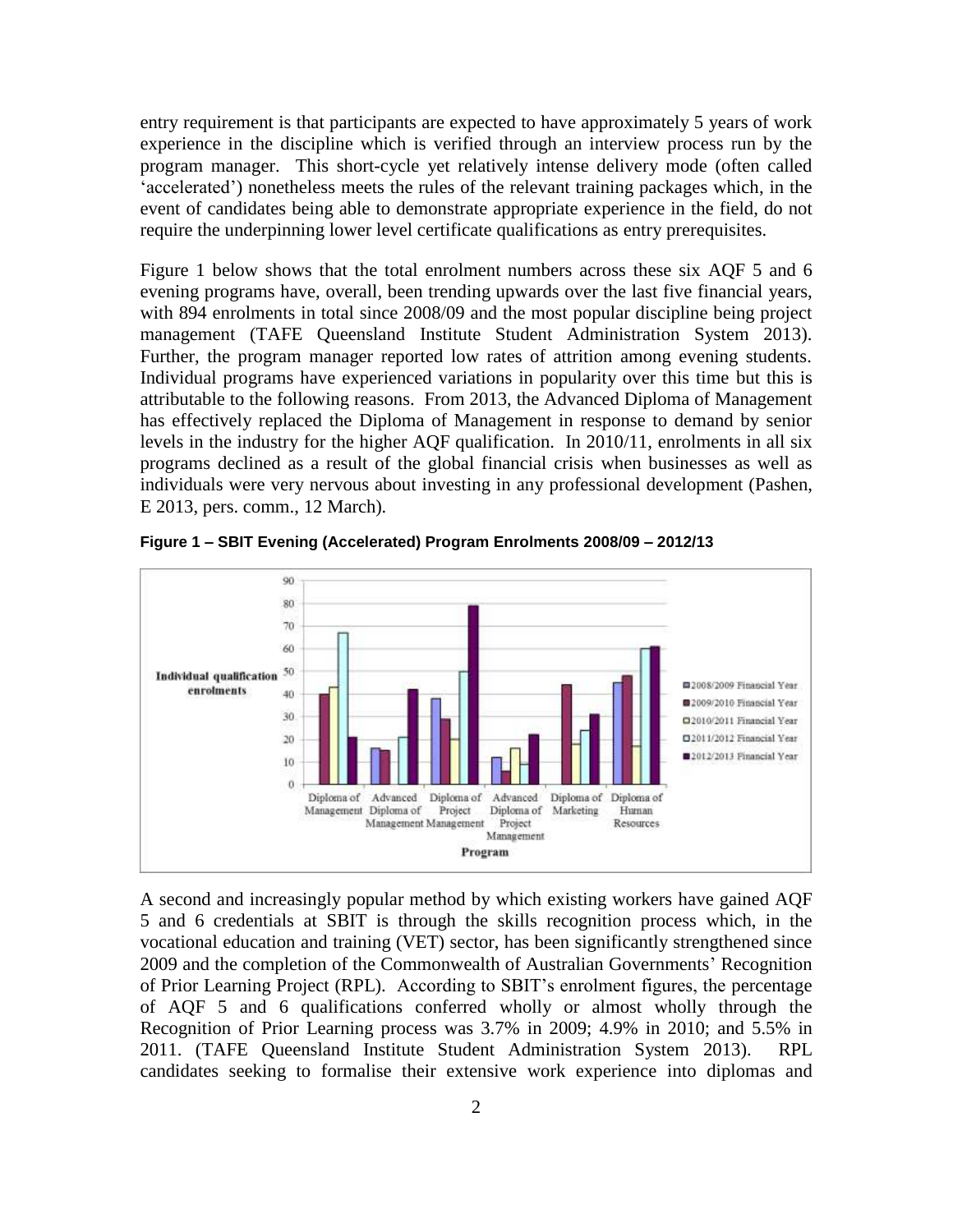advanced diplomas came not only from business disciplines but also from a wider range of industries such as community services, children's services, health (nursing and paramedical science), set and scenery construction, hospitality, events, and photoimaging.

In contrast, however, to the growing number of existing workers in the Brisbane metropolitan area seeking to gain diploma and advanced diploma qualifications, there is a reported 'declining importance of the diploma as a labour market entry qualification' (Wheelahan et al. 2012, p.7). This apparent difference in the utility of same level qualifications across distinct student cohorts - students entering the labour market as opposed to those already in it – requires further investigation. To this end, the authors surveyed 22 graduates of SBIT diploma and advanced diploma programs in order to report on the value that these individuals themselves have placed on their mid-level qualification.

# **Method**

Two methods were used to survey diploma and advanced diploma graduates. An online survey instrument was developed and distributed to a subset of 54 individuals from the target alumni. There were 11 responses. Individuals who became diploma or advanced diploma qualified using the RPL process had also been invited by email to be interviewed over the phone. Once again, 11 people agreed to take part. While potential respondents were told the purpose for which the survey results would be used (a paper to be delivered at a national vocational education conference), no incentives were offered to participate in the qualitative study. Both the online and phone interview survey instrument consisted of questions relating to:

- respondent's background (current role; length and type of work experience; level of any prior formal studies completed and / or qualifications gained)
- $\bullet$  title of the AQF 5 or 6 qualification obtained
- reason for wanting to get the qualification
- individual's opinion of whether the diploma delivered the outcomes initially sought and why expectations were or were not met.

To supplement this survey, the authors also interviewed the manager of SBIT's evening business programs.

## **Findings and discussion**

The demographics of the 22 respondents can be described as follows:

- Ten are female and 12 male:
- The majority are in the 25 to 44 age bracket (20) and two in the 45 to 64 bracket;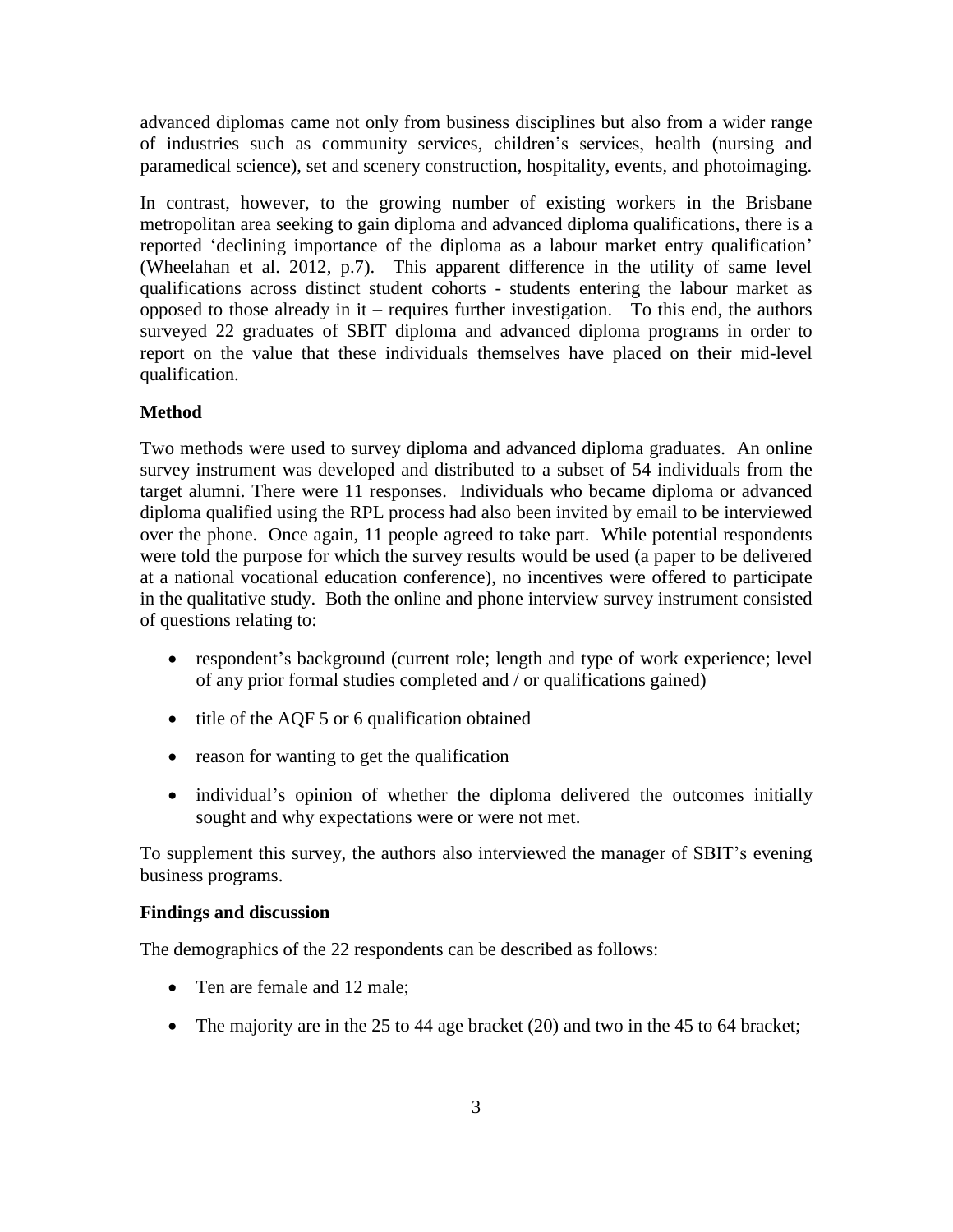- The majority (17) has been in the workforce for more than 10 years: eleven have been working between 10 to 20 years; six have been working longer than 20 years; and only five have been working 5 to 10 years;
- All but one reported that they were currently employed. Respondents work in a broad range of industries including human resources, project management, information technology, call centres, community services, education, music, nursing, and event management. Two participants are self-employed and six identified their positions as being at management level;
- Nineteen of the 22 respondents had previously gained formal qualifications beyond secondary school, the majority of which (14) were AQF 3, 4 or 5 qualifications issued by the VET sector. Three had higher education qualifications and two respondents did not provide details on this question. The high level of prior engagement in education in this survey cohort aligns with the research of Coelli, Tabasso and Zakirova (2012, p. 9) who found that more educated individuals in the over 25 age group were much more likely to enrol in formal education than people with very little prior education;
- Among those respondents who had studied on campus in a classroom setting, the qualifications gained in order of popularity were as follows: Diploma of Project Management (6); Diploma of Human Resource Management (4); Diploma of Management (4); and the Advanced Diploma of Management (2). The total number of qualifications obtained is greater than the number of respondents as one program combines the Advanced Diploma of Management with the Diploma of Project Management thereby allowing students to obtain two qualifications concurrently.
- The qualifications in the RPL group are also presented here in order of popularity: Advanced Diploma of Community Sector Management (2); Diploma of Hospitality (2); Diploma of Events (2); Diploma of Community Services Work (1); Diploma of Family Intake and Support Work (1); Diploma of Nursing (1); Diploma of Clothing Production (1); and Diploma of Music (1).

Figure 2 below summarises the reasons selected by each of the 22 respondents for wanting to gain an AQF 5 or 6 qualification. The survey allowed people to choose multiple reasons from a given list. Once again the motivations are presented in descending order of popularity with differences according to gender and delivery mode also presented.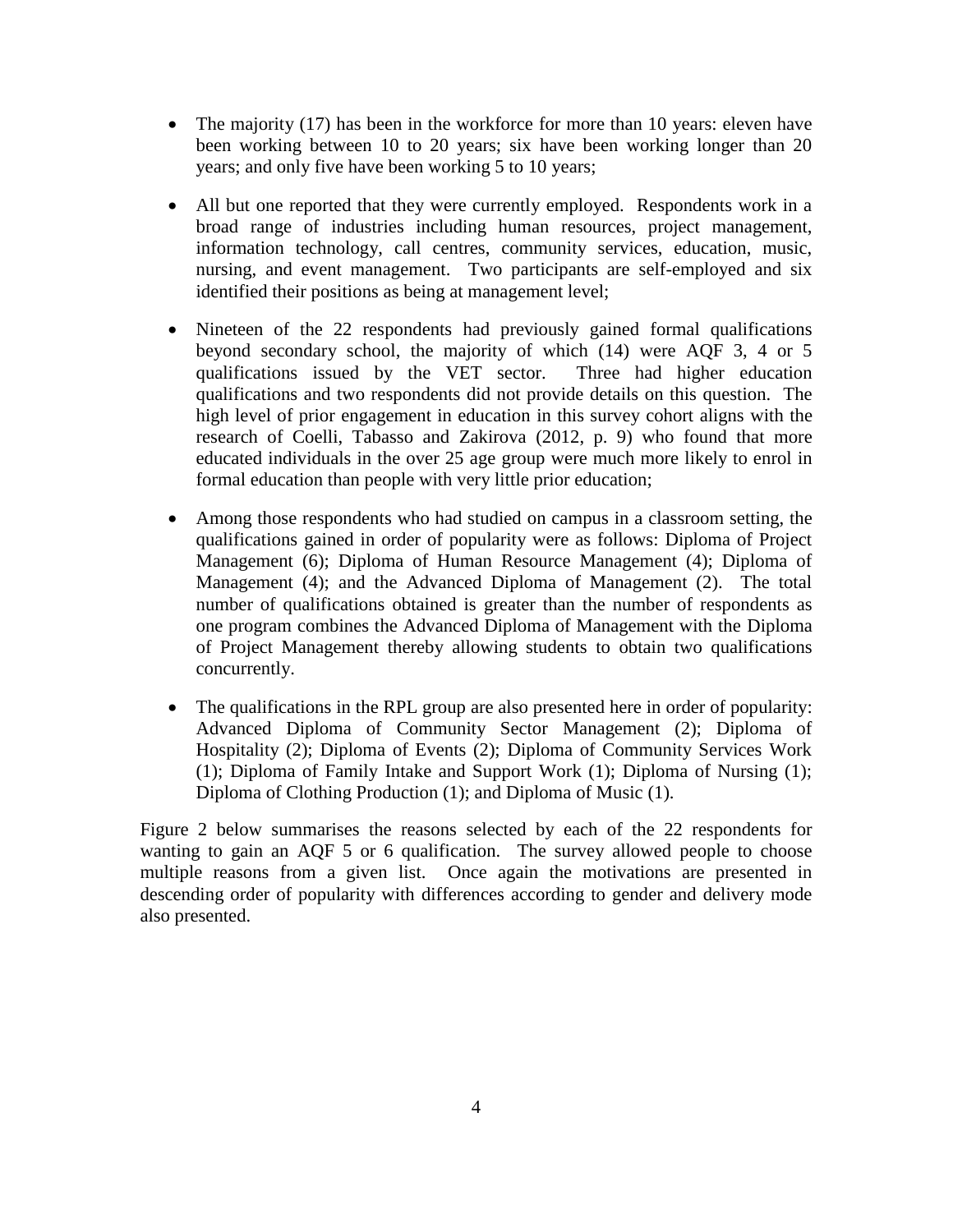|                                                            | <b>Accelerated programs</b> |                          |                | <b>RPL</b>        |                |                         |                              |
|------------------------------------------------------------|-----------------------------|--------------------------|----------------|-------------------|----------------|-------------------------|------------------------------|
| <b>Motivation to gain a</b><br>diploma/advanced<br>diploma | <b>Male</b>                 | <b>Female</b>            | <b>Total</b>   | <b>Male</b>       | <b>Female</b>  | <b>Total</b>            | <b>Grand</b><br><b>Total</b> |
| To advance career in<br>the same industry or<br>business   | 5                           | 3                        | 8              | $\overline{2}$    | 5              | 7                       | 15                           |
| For personal<br>satisfaction                               | 6                           |                          | 6              | $\overline{2}$    | $\mathbf{1}$   | 3                       | 9                            |
| To gain an increase in<br>income                           | 5                           | 1                        | 6              | 1                 | $\mathbf{1}$   | $\overline{2}$          | 8                            |
| To do further studies<br>at university                     | 3                           |                          | 3              | $\overline{2}$    | $\overline{2}$ | $\overline{\mathbf{4}}$ | $\overline{7}$               |
| To improve job<br>security                                 | 5                           |                          | 5              | -                 |                | $\boldsymbol{0}$        | 5                            |
| To move to a<br>different industry or<br>business          | $\overline{2}$              | 1                        | 3              | $\mathbf{1}$      | $\mathbf{1}$   | $\overline{2}$          | 5                            |
| To get a qualification<br>required by employer             | $\mathbf{1}$                | $\overline{\phantom{0}}$ | $\mathbf{1}$   | $\qquad \qquad -$ | $\mathbf{1}$   | $\mathbf{1}$            | $\mathbf{2}$                 |
| Other                                                      | $\overline{2}$              |                          | $\overline{2}$ |                   |                | $\boldsymbol{0}$        | $\overline{2}$               |
| To get a qualification<br>required by regulation<br>or law |                             |                          | $\mathbf{0}$   |                   |                | $\boldsymbol{0}$        | $\bf{0}$                     |

#### **Figure 2 - Motivations for seeking a diploma or advanced diploma qualification**

For the respondents of this survey, the main reason cited for gaining a qualification was in order to advance in the industry or business in which they were currently employed, and the popularity of this reason was strong for both men and women. This is similar to the findings of Coelli, Tabasso and Zakirova (2012, p. 9) who state 'Both genders were like to report that the aim of the education was to acquire extra skills for the current job…'. In contrast, however, the diploma or advanced diploma was perceived less by both genders as a mechanism for moving to a different job or industry. Other motivations that rated quite highly were personal satisfaction and to improve income. In fact, for the males in this group, personal satisfaction and the quest for a salary increase were much more motivating than for the females.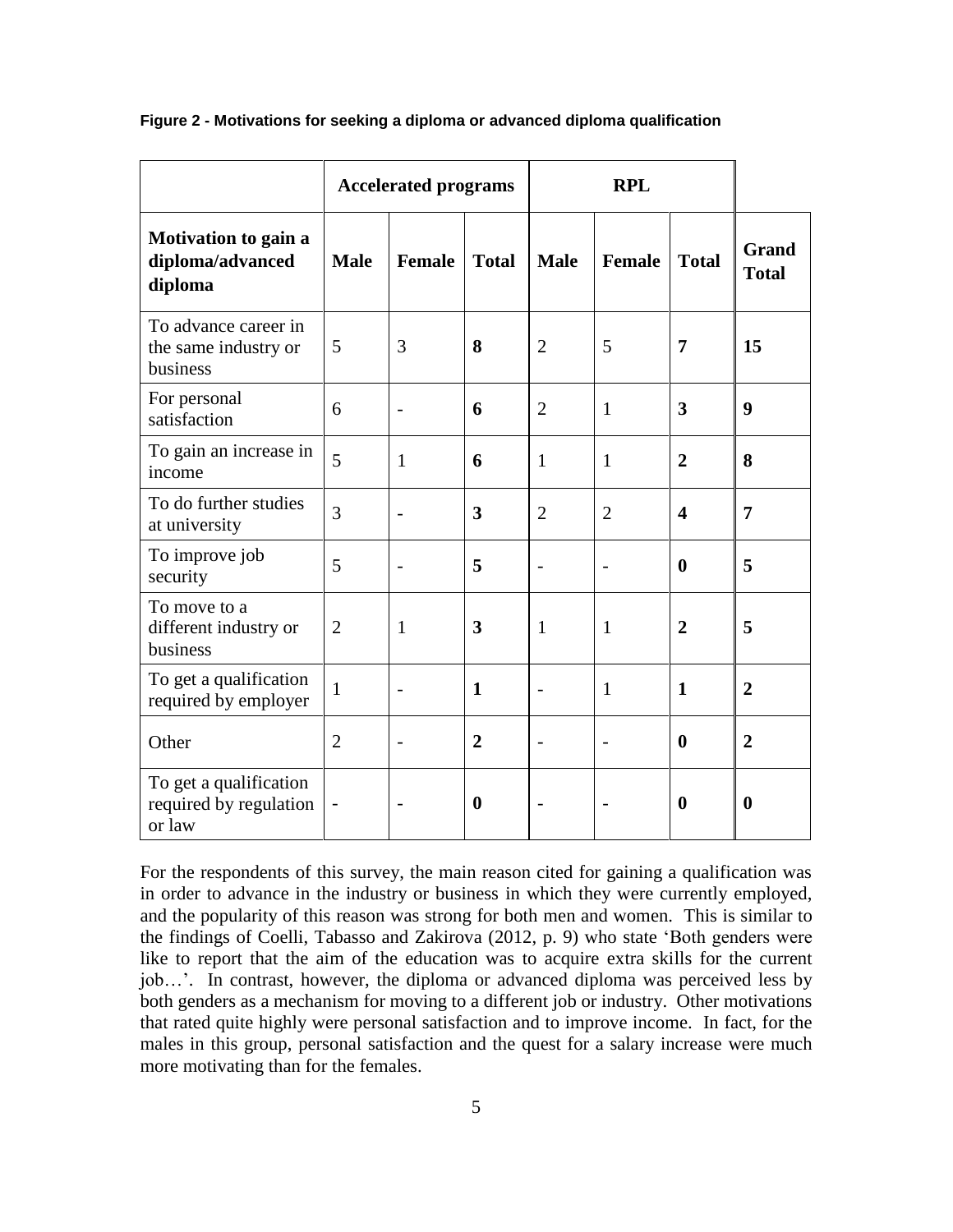Satisfaction levels with the outcomes that the diploma and advanced diploma delivered to graduates were high with 19 out of the 22 respondents (86.4%) saying that the qualifications provided them with what they had wanted. Where respondents of the online survey wrote further comments on this point, they gave positive feedback on the classroom based delivery mode which they felt was effectively targeted to the needs of existing workers in terms of duration, content, and lecturer expertise.

'Excellent concepts - Accelerated programs. It just teaches you what content you need to know not content irrelevant to a person who has already been in the workforce.'

'The staff are very professional and their experience that has been passed on to me is what allowed me to achieve my goals.'

'Excellent program and excellent deliverer (lecturer's name).

Another respondent pointed out that having a diploma level qualification was an indication to employers of a person's willingness to undertake professional development which was especially useful in a tight labour market where competitors for the same job might well have higher level qualifications.

A possible downside of this strongly utilitarian delivery method was, however, noted by two respondents. One said he was reporting the concerns of several other classmates and regretted the fact that there was too little emphasis on or orientation to the resources and strategies that learning at a tertiary institution normally requires. Presumably, for this person, the intense focus on delivering the program in the shortest time frame possible was at the expense of developing broader and more general educational outcomes. A second respondent referred to their classroom experiences where fellow classmates did not in fact seem to have the prerequisite amount of extensive work experience needed to enter the accelerated program and this hindered the pace at which learning and discussion was able to take place in the group.

Respondents from the RPL cohort equally reported positive outcomes from gaining an AQF 5 or 6 qualification through the skills recognition process. In particular, many commented on the transformative benefits that a one-on-one interaction with a skills assessor provided: it created an environment in which the candidate could develop both the motivation and discipline to reflect on professional practice. It also engendered satisfaction and confidence from being able to transform extensive work experience into a portable nationally recognised qualification that opened up both professional and further education possibilities.

However, two respondents said that the qualifications did not provide the outcomes hoped for which were to get a job or move to a position in a different industry or business. One expressed some frustration that while they may now be qualified, they still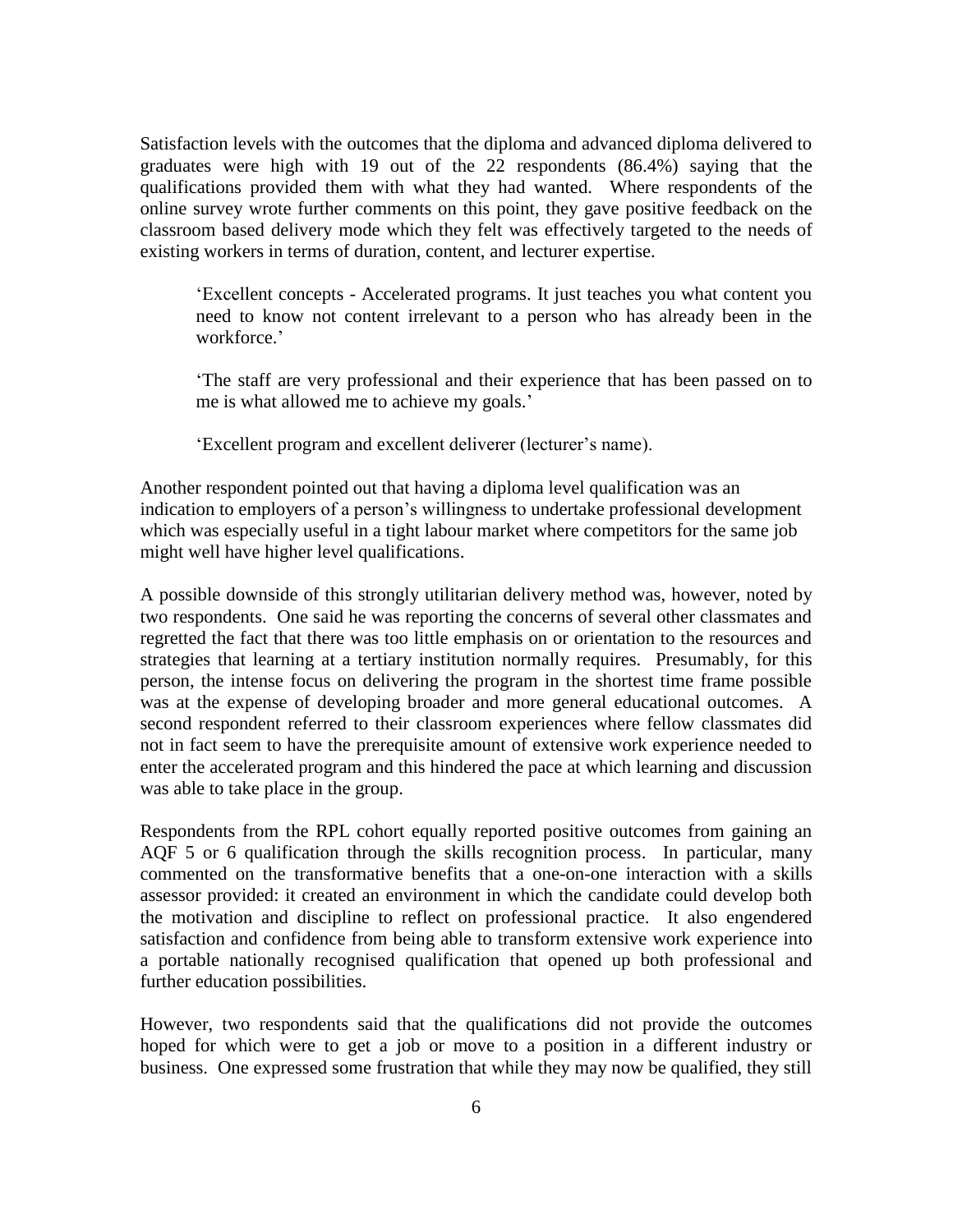do not appear to have the relevant experience required by potential employers. Though this survey sample is small, these comments align with the findings of Wheelahan et al. (2012) whose analysis of 2009 Australian Bureau of Statistics data and student or graduate interviews indicate that, with the exception of regulated occupations with strong occupational pathways (e.g. nursing), the diploma is losing currency as an entry level qualification.

### **Conclusions**

While further qualitative research into how existing workers in other jurisdictions are using AQF 5 and 6 qualifications would be useful in identifying trends, the results of this small qualitative and geographically specific study indicate that mid-level AQF qualifications do in fact have different utility for different student cohorts. For the subject of this paper, existing workers in the Brisbane metropolitan area, AQF 5 and 6 qualifications have a high level of currency. Furthermore, this popularity has been sustained over several years as evidenced by continuing high enrolment numbers coupled with low attrition rates. The utility of diplomas for school leavers or those seeking to enter the workforce, however, may well be quite different.

In this survey, existing workers stated that the principal motivation for wanting to obtain a diploma or advanced diploma was because it would allow them to advance in their current industry or business. No doubt additional income, another highly ranked motivation among respondents, might be assumed as a further outcome resulting from career advancement. The authors contend that the attractiveness of AQF 5 or 6 qualifications among existing workers has been facilitated by delivery modes that are particularly suited to highly experienced workers. That is, both the accelerated evening programs and the RPL process are seen by this group as effective, timely yet robust mechanisms by which they can convert their extensive vocational experience of at least 10 years into a qualification that will be widely recognised and valued by employers, industry, colleagues and universities. Finally, as one of the respondent's comments and the research of Karmel and Lu (2012) suggest, a diploma or advanced diploma obtained in approximately one semester is a more attractive and cheaper alternative to undertaking a higher education degree, particularly where existing workers wish to demonstrate a commitment to ongoing learning.

If this is the case, there are implications for registered training organisations (RTOs) and how they can meet the professional development needs of this cohort of potential students. AQF 5 and 6 qualifications can be made accessible to existing workers not yet appropriately credentialed in the area in which they are employed by first recognising their defining characteristic (extensive levels of practitioner knowledge and skills), and then developing delivery modes that are versatile, timely and targeted. From a VET workforce development and marketing perspective, this may mean that RTOs need to develop and promote their educators not only as effective industry-current classroom lecturers but also as specialist skills assessors. However, this study also points to possible disadvantages of focussing primarily on the pragmatic; it appears that RTOs should not overlook the wrap-around services that go to make up a holistic educational